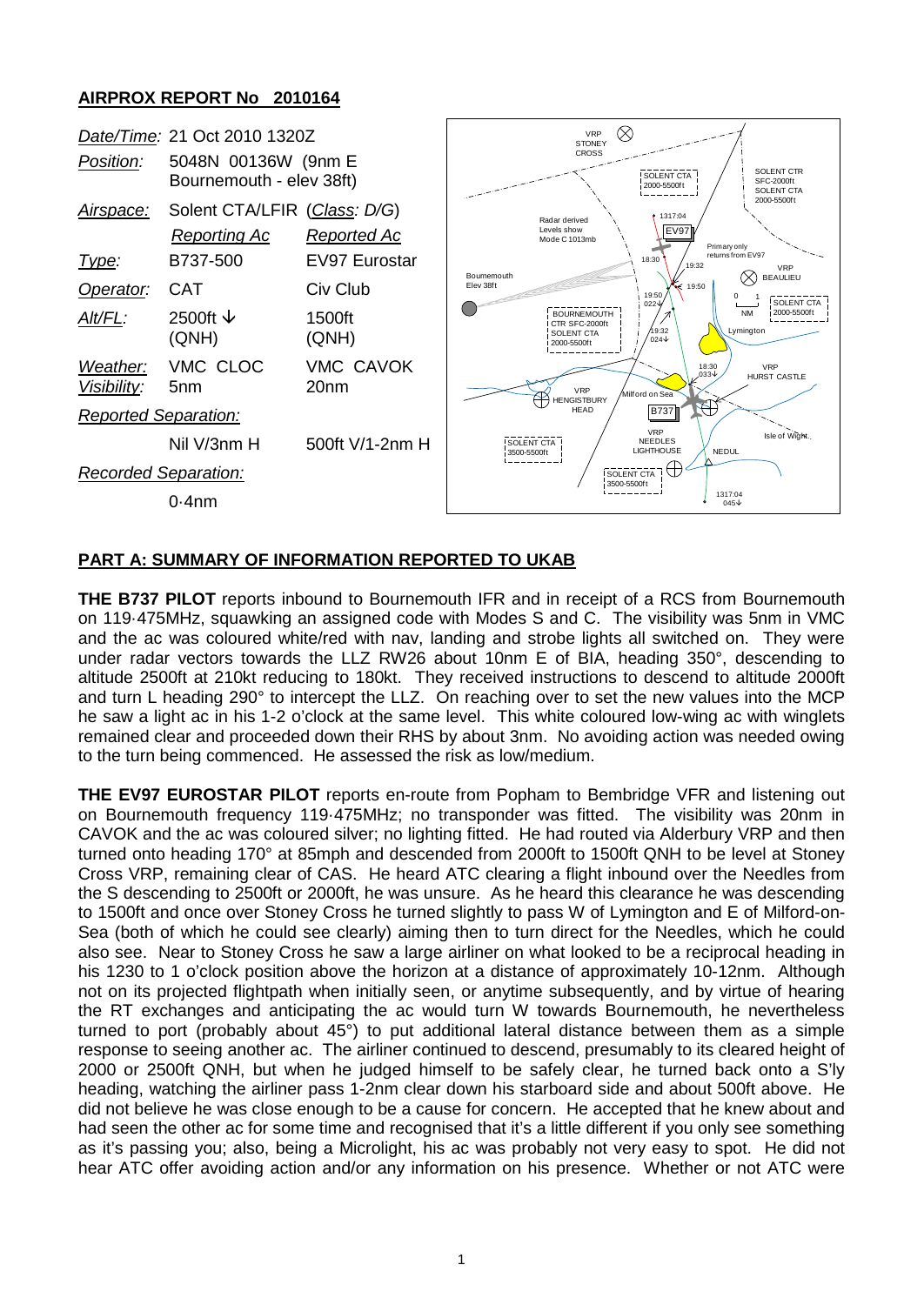aware of his presence, he felt there was no cause for concern and he assessed the risk of collision as none.

**THE BOURNEMOUTH APR** reports carrying out OJTI duties and neither he nor his trainee was aware of the incident at the time. The B737 pilot did not report anything on frequency and waited until he contacted GMC. The pilot remarked about seeing an ac at a similar level as he was instructed to turn onto a closing heading for the ILS; at this stage of the approach the ac was at 2500ft and about 9nm from touchdown. Concerned that he had missed something, he contacted Solent Radar to see if they had any knowledge of an ac in that area but they did not. Later he viewed a radar replay and whilst the B737 was on base leg, no other ac was showing but when the B737 flight was told to turn. A non-squawking contact paints just to its E and then continues to track intermittently to the SE. He opined that had anything been seen on radar before this time he would have deemed the ac to be below the base of CAS (2000ft). It is common for light ac to transit in that area between Southampton and Bournemouth CTRs.

**ATSI** reports that the Airprox occurred at 1319:47, 9·3nm to the E of Bournemouth Airport, the B737 is within the Solent Control Area (CTA), which extends from altitude 2000ft to 5500ft.

The Airprox was reported by the pilot of a Boeing 737, inbound IFR to Bournemouth Airport from Faro. The B737 routed via airway Q41 and reporting point NEDUL, which is situated 124° at 13nm from the Bournemouth BIA NDB. The B737 was released to Bournemouth Radar in the descent to altitude 5000ft and instructed by London Area Control (Swanwick) Sector 21 to leave NEDUL on a heading of 350°.

The EV97 Eurostar was a VFR flight from Popham to Bembridge and the pilot's written report indicated an intention to underfly the Solent CTA at an altitude of 1500ft routeing via Alderbury, Stoney Cross, West of Lymington and E of Milford on Sea. This route would keep the ac approximately 9·5nm E of Bournemouth airport and E of the Bournemouth CTR, which extends from the surface to an altitude of 2000ft.

The Bournemouth Radar controller together with a trainee, was providing an Approach Control Service with the aid of the Bournemouth, 10cm primary and SSR radar systems. The Bournemouth MATS Part 2 refers to known areas of poor radar performance NE of the airfield, outside the CTR, N of VRP Stoney Cross, in the sector 020° to 040°.

Bournemouth METAR EGHH 211250Z 26007KT CAVOK 12/02 Q1024=

The B737 flight was in receipt of a RCS. At 1316:20 the B737 called Bournemouth Radar in the descent to altitude 5000ft, QNH1024mb, with an instruction to leave NEDUL on heading 350°. Radar acknowledged the call confirming the QNH and vectoring for ILS RW26. The B737 flight was given descent to an altitude of 4000ft and at 1316:34 advised it was 24nm from touchdown.

At 1317:05, whilst on base leg, the B737 flight was given descent to altitude 2500ft and then at 1319:34 instructed, *"(B737)c/s descend to altitude two thousand feet turn left heading two nine zero degrees closing the localiser from the left when established on the localiser descend on the glidepath."* This was acknowledged correctly by the B737 pilot.

At 1320:46 the B737 crew reported fully established at 6nm and Radar transferred the flight to Bournemouth TWR on frequency 125·6MHz. After landing the crew of the B737 reported the incident to Bournemouth GMC.

The Bournemouth Radar controller's written report indicates that as the B737 was being vectored towards L base, no other ac was observed on the radar display. A replay of the Bournemouth radar showed an intermittent primary contact appear, just to the E of the point when the B737 was given a L turn towards the LLZ. The intermittent contact was observed tracking to the SE.